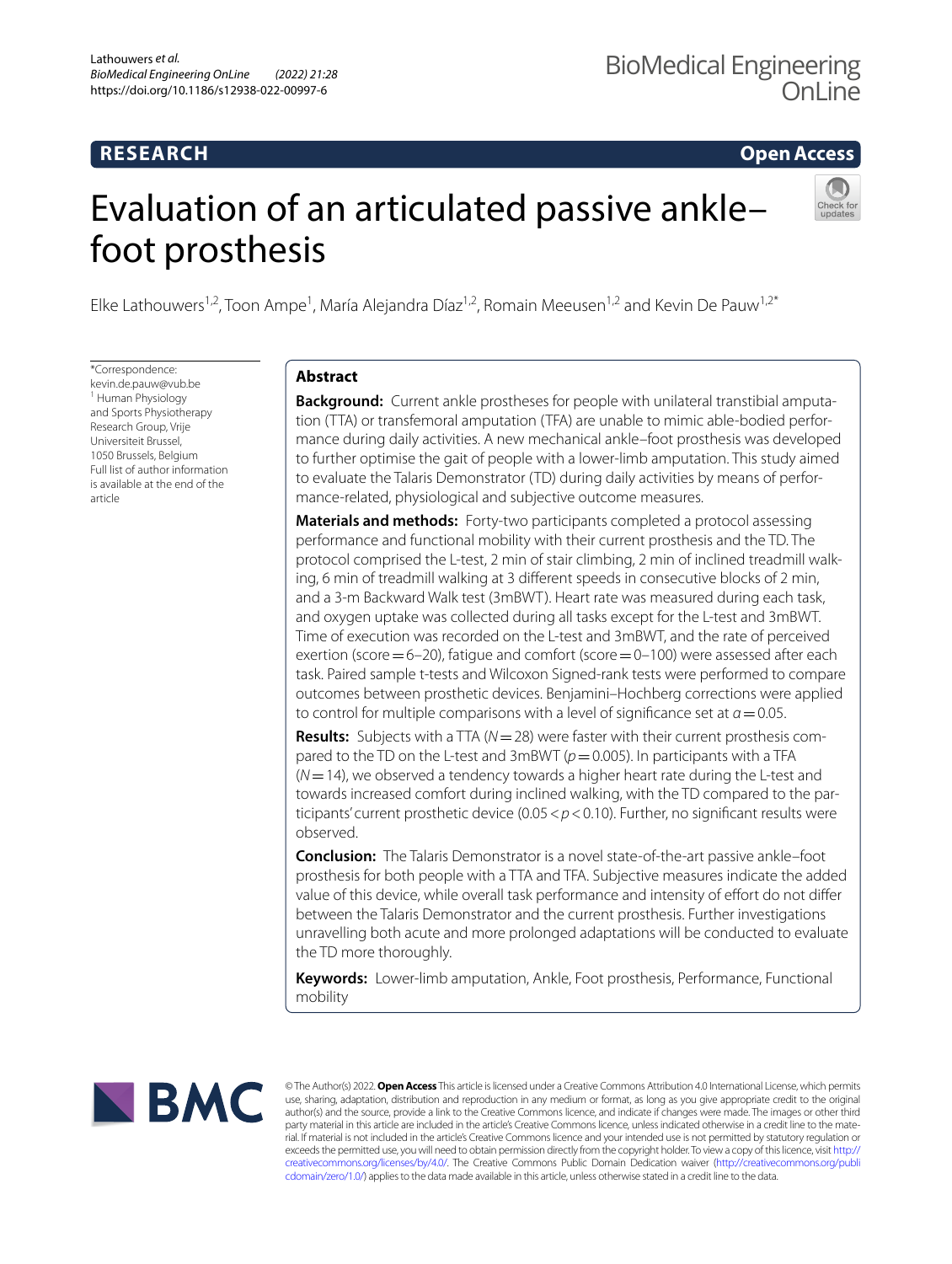# **Introduction**

After lower limb amputation, individuals with a transfemoral amputation (TFA) and transtibial amputation (TTA) require an ankle–foot prosthesis to regain their ability to ambulate [\[1](#page-11-0)]. Nowadays, three diferent types of ankle–foot prostheses are marketed, namely passive, quasi-passive, and active devices [[2,](#page-11-1) [3](#page-11-2)]. Passive prostheses rely on a fixed spring and offer basic functionality  $[4]$  $[4]$ . Passive ankle–foot prostheses are most commonly used as they are inexpensive and implement cushioning during gait [\[5](#page-11-4)]. Unfortunately, those passive ankle–foot prostheses are still unable to mimic able-bodied performance during daily activities as they fail to provide sufficient range of motion and net positive joint work  $[6, 7]$  $[6, 7]$  $[6, 7]$  $[6, 7]$ . This induces higher metabolic energy consumption during daily activities, asymmetrical limb loading, and altered gait patterns compared to ablebodied individuals [[8–](#page-11-7)[10](#page-11-8)]. Quasi-passive prostheses are also mechanical but equipped with microprocessor technology enabling them to adapt to situations such as walking on an inclined surface  $[4]$  $[4]$ . They are incapable of generating power but store and release energy to support forward propulsion. Active or powered prostheses can generate an external force through an actuator and therefore have the ability to mimic intact limb functional characteristics [\[2](#page-11-1), [11\]](#page-11-9).

Mimicking the human ankle function is one of the biggest challenges in replicating non-pathological gait due to the loss of function reducing ankle push-of power during walking [[7,](#page-11-6) [12\]](#page-11-10). Despite the transition from passive to quasi-passive and more recently to active prosthetic devices, which try to alleviate the loss of function by means of an actuator, the challenge remains [\[13](#page-11-11)]. An explanation for not attaining able-bodied functioning is the limited range of motion of the conventional prosthetic ankle joint [[14,](#page-11-12) [15](#page-11-13)]. The absence of an articulated ankle joint entails increased compensatory strategies such as increased muscle activity of the intact limb and trunk, increased intact limb loading, damping, and increased trunk rotation [[16](#page-11-14), [17](#page-11-15)]. Subsequently, these compensations cause balance disturbance and lead towards an increased risk of falling, which in turn lowers the quality of life [\[18](#page-11-16)–[20\]](#page-11-17). Furthermore, reduced mobility and gait asymmetries contribute to the increased onset of low back pain, arthritis of the healthy knee, bilateral hip osteoarthritis, reduced hip bone density of the amputated limb, and muscle atrophy in people with a unilateral lower-limb amputation compared to able-bodied individuals [[21–](#page-11-18)[24](#page-12-0)]. Novel prosthetic devices strive towards restoring physical functioning and preventing secondary injuries by mimicking the gait pattern of able-bodied individuals as closely as possible by obtaining gait symmetry and optimizing comfort. Reducing postural imbalances, enhancing prosthetic functioning, and thereby lowering the onset of secondary injures and thus improving quality of life requires research into the development of ankle–foot prostheses with an articulated ankle joint  $[25-27]$  $[25-27]$ . Therefore, a new passive ankle–foot prosthesis (i.e., Talaris Demonstrator) was developed.

The Talaris Demonstrator (TD) is based on previous research with the Ankle Mimicking Prosthetic (AMP-) Foot, with the fundamental aim of developing a new prosthetic ankle that restores normal gait and posture of individuals with lower-limb amputation  $[28-31]$  $[28-31]$  $[28-31]$ . The TD is a prototype in the development process of an innovative passive ankle prosthesis classified as energy storing and releasing foot. The prosthetic ankle is dorsifexed during the stance phase while a plantar-fexion torque is applied to the ankle. This plantar-flexion torque is provided by the passive elastic components, supporting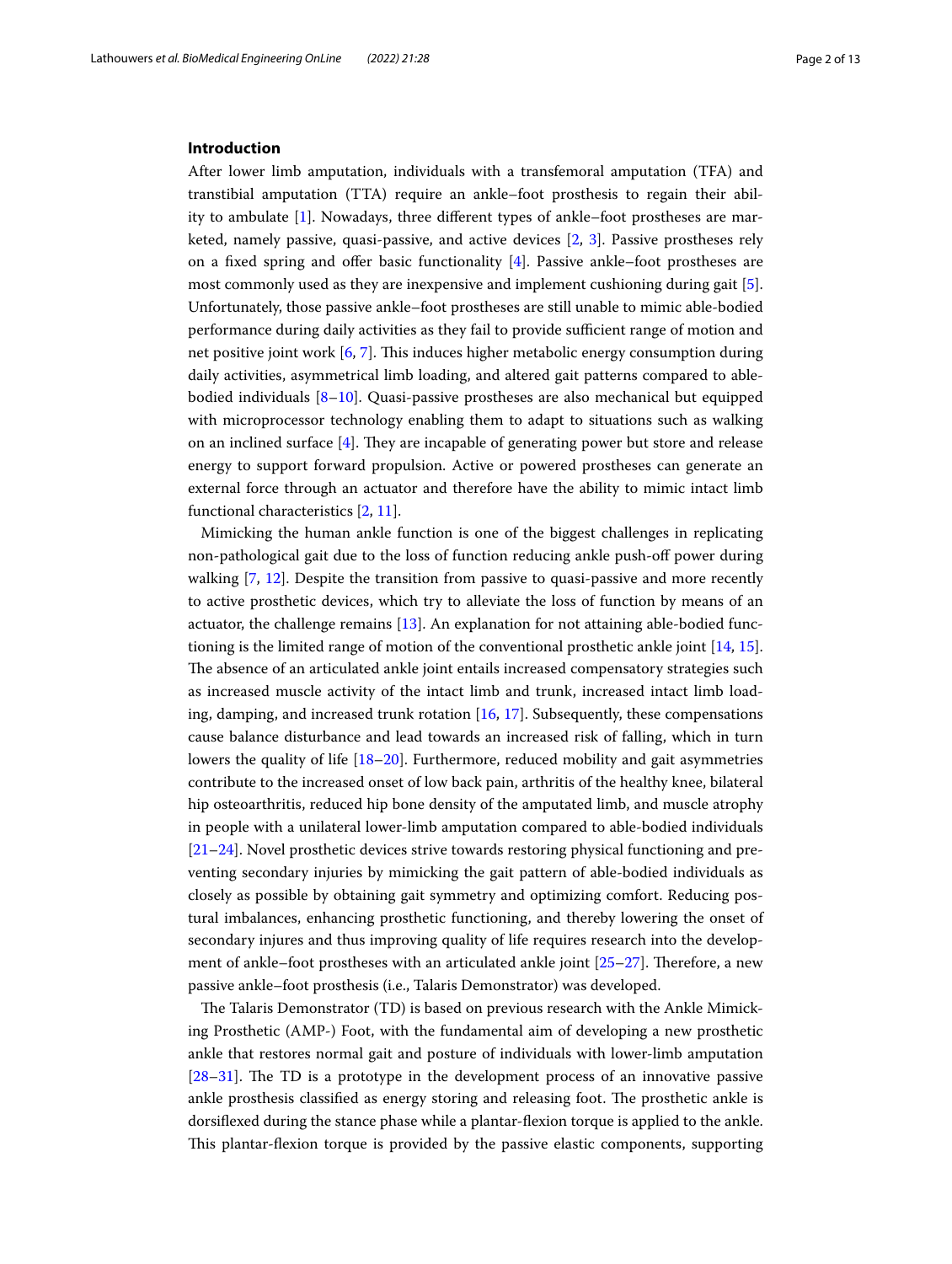the user's forward movement while walking. When leaning forward on the intact limb at the end of the stance phase, the elastic component returns to its initial position and produces a passive supporting push-off. The novelty of the foot compared to most prostheses currently being used by people with an amputation is the articulating ankle joint. Tis articulating joint allows for plantar and dorsal fexion of the foot and adaptivity to changing environmental conditions enhancing user comfort and safety.

Among daily activities, walking is an essential and undeniable factor infuencing quality of life in people with a lower limb amputation [\[32](#page-12-5)]. Consequently, the assessment of functional performance is usually conducted through gait tasks in which physiological, biomechanical and subjective information is often collected (e.g., 6 min of walking, stair climbing, and incline walking) to evaluate an individual's functional capacity, gait ability, balance and postural control [[33–](#page-12-6)[36](#page-12-7)]. To assess the functionality of this prototype and its impact on an individual with lower limb amputation, the purpose of this study is to evaluate the TD during daily activities by means of performance-related, physiological, and subjective outcome measures.

# **Results**

# **Participants' characteristics**

In total, 42 participants completed the study protocol, whereof 28 with a unilateral TTA (female = 5, male = 23) and 14 with a unilateral TFA (female = 3, male = 11). Among individuals with a TTA (right-sided amputation=8), limb loss was caused by trauma  $(n=19)$ , vascular problems  $(n=5)$  and cancer  $(n=4)$ . Reasons for limb loss within participants with a TFA (right-sided amputation=6) were trauma  $(n=8)$ , cancer  $(n=5)$ and congenital  $(n=1)$ . Furthermore, within individuals with a TTA, 27 had a passive ankle–foot prosthesis and 1 had a quasi-passive one. Within individuals with a TFA, these numbers were 13 and 1, respectively. Participants' characteristics are displayed in Table [1](#page-2-0) and details regarding the individuals' current prosthesis are provided in Table [3](#page-9-0) in Appendix. Additionally, the EuroQol-5D questionnaire revealed that the individuals with a TTA indicated having no problems, slight and moderate problems for mobility  $(n=22, n=5 \text{ and } n=1, \text{ respectively})$  and pain  $(n=13, n=13 \text{ and } n=2, \text{ respectively}).$ Furthermore, they reported having slight and moderate problems with anxiety (*n*=27 and  $n=1$ , respectively), having no problems, slight and severe problems with daily

<span id="page-2-0"></span>

| Table 1 Overview of participants' characteristics displayed as mean ± standard deviation |  |
|------------------------------------------------------------------------------------------|--|
|------------------------------------------------------------------------------------------|--|

|                                                                         | <b>Participants with TTA</b><br>$(n=28)$ | <b>Participants</b><br>with TFA<br>$(n=14)$ |
|-------------------------------------------------------------------------|------------------------------------------|---------------------------------------------|
| Age (years)                                                             | $49.2 + 12.3$                            | $46.1 \pm 14.9$                             |
| Weight (kg)                                                             | $80.4 + 11.8$                            | $80.8 + 12.3$                               |
| Height (cm)                                                             | $176.7 + 6.9$                            | $175.6 + 7.6$                               |
| Residual limb length (cm)                                               | $16.7 + 4.9$                             | $36.0 \pm 8.5$                              |
| Time since amputation (years)                                           | $12.8 \pm 12.0$                          | $15.0 \pm 13.4$                             |
| Oxygen consumption at rest (ml $\cdot$ (kg $\cdot$ min) <sup>-1</sup> ) | $7.8 \pm 1.5$                            | $7.6 \pm 1.4$                               |
| Heart rate at rest (bpm)                                                | $86 \pm 15$                              | $82 \pm 13$                                 |
| Visual analogue scale comfort at rest                                   | $79 + 22$                                | $86 + 15$                                   |
| Visual analogue scale fatigue at rest                                   | $21 \pm 25$                              | $23 + 31$                                   |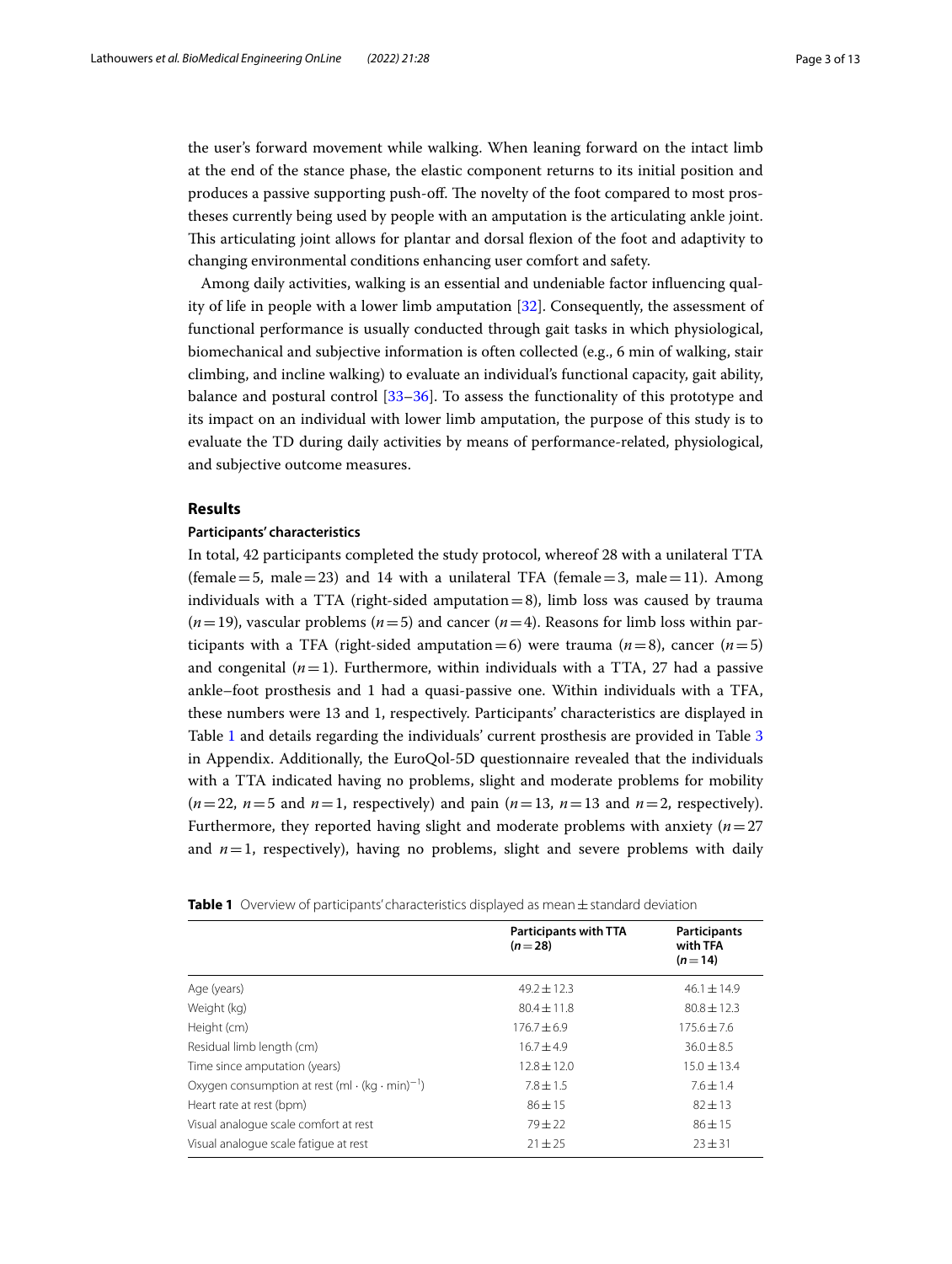activities ( $n=22$ ,  $n=5$  and  $n=1$ , respectively) and having no problems with selfcare. Participants with a TFA reported no problems and slight problems with mobility (*n*=9 and  $n=5$ , respectively), selfcare ( $n=13$  and  $n=1$ , respectively), daily activities ( $n=10$ ) and  $n=4$ , respectively) and pain ( $n=7$  and  $n=7$ , respectively), whereas they reported having no problems with anxiety. In terms of perceived health, no signifcant diference was detected ( $p=0.885$ ) between participants with a TTA (86.2 $\pm$ 9.4) and TFA  $(85.9 \pm 6.3).$ 

# **Performance and functional mobility**

Table [2](#page-4-0) details the means, standard deviations and p-values of the tasks performed with the TD and the current prosthesis. However, within this paragraph the means and standard deviations refer to the pooled means and standard deviations of both prosthetic devices.

Participants with a TTA performed the L-test and 3-m Backward Walk test (3mBWT) faster with their current prosthesis compared to the TD with mean diferences of 1.28 s and 0.56 s, respectively. Heart rate during the L-test and 3mBWT did not differ between prosthetic conditions and amounted to  $101 \pm 13$  bpm during the L-test and 105±15 bpm during the 3mBWT. During stair climbing, slope walking and 6MWT, we observed no differences in walking speed (60 $\pm$ 16 steps per minute, 3.2 $\pm$ 0.8 m s<sup>-1</sup>, and  $3.4 \pm 0.8$  m s<sup>-1</sup>, respectively), heart rate (141 $\pm$ 14 bpm, 123 $\pm$ 15 bpm and 109 $\pm$ 14 bpm, respectively) and oxygen consumption (23.6  $\pm$  6.3 ml · (kg · min)<sup>-1</sup>, 16.1  $\pm$  4.7 ml · (kg · min)<sup>-1</sup> and  $11.9 \pm 1.2$  ml (kg min)<sup>-1</sup>). On all five tests, we also detected no differences in terms of comfort, fatigue and perceived exertion between the two prostheses.

In participants with a TFA, we found no diferences in time required to conduct the L-test (mean time  $25.22 \pm 6.73$  s) and 3mBWT (7.15 $\pm$ 3.46 s) between the two prostheses. Heart rate during the L-test and 3mBWT did not difer either, amounting to a mean of  $100 \pm 13$  bpm during the L-test and  $98 \pm 12$  bpm during the 3mBWT. Nonetheless, we observed a tendency towards a higher heart rate during the L-test when walking with the TD. Participants with a TFA did not conduct 2 min of stair climbing because of safety reasons. Furthermore, we detected no diferences regarding heart rate  $(113 \pm 15$  bpm and  $104 \pm 14$  bpm, respectively), oxygen consumption  $(14.8 \pm 3.6 \text{ ml} \cdot \text{(kg}$  $\cdot$  min)<sup>-1</sup> and 11.6  $\pm$  2.4 ml  $\cdot$  (kg  $\cdot$  min)<sup>-1</sup>, respectively) and walking speed (2.9  $\pm$  1.0 m s<sup>-1</sup> and  $2.8 \pm 0.8$  m s<sup>-1</sup>, respectively) during slope walking and 6 min of treadmill walking. During the performance of the four tests, we found no diferences in terms of comfort, fatigue and perceived exertion between the two prostheses. However, it must be stressed that we observed a tendency towards signifcance in terms of comfort during slope walking favouring the TD (mean difference  $=14$ ).

# **System usability**

The system usability score is a questionnaire (score= $0-100$ , mean=68) that comprises 10 questions aimed at assessing the usability of the TD. Questions 2, 5 and 9 were omitted from the questionnaire because of their irrelevance. We found no diference in scores between participants with a TFA and TTA. The values were  $82 \pm 16$  and  $82 \pm 17$ , respectively ( $p = 0.472$ ).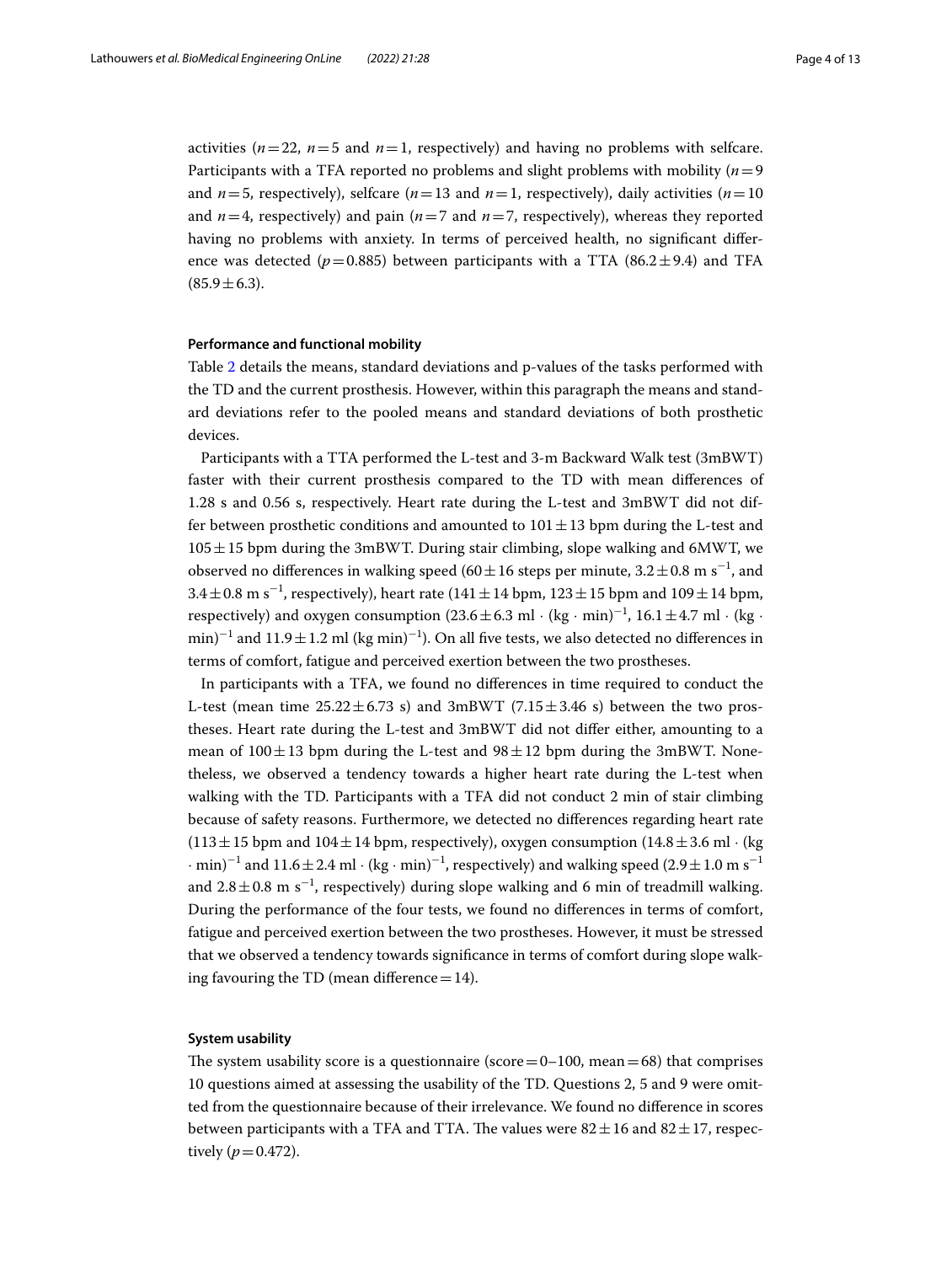|          |     |                 | Time (s)         | Speed<br>$(m s^{-1})$                                                         | Heart<br>rate<br>(bpm)                                                     | Oxygen<br>consumption<br>$[m] \cdot (kg \cdot$<br>$min)^{-1}$ ]               | VAS<br>comfort fatigue | VAS         | RPE                                                          |
|----------|-----|-----------------|------------------|-------------------------------------------------------------------------------|----------------------------------------------------------------------------|-------------------------------------------------------------------------------|------------------------|-------------|--------------------------------------------------------------|
| L-test   |     | TTA Current     | $18.38 \pm 3.47$ | $\prime$                                                                      | $102 \pm 12$                                                               | $\prime$                                                                      | $77 + 25$              | $18 + 21$   | 9±2                                                          |
|          |     | <b>TD</b>       | $19.66 \pm 3.71$ | $\prime$                                                                      | $100 \pm 13$                                                               | $\prime$                                                                      | $74 + 24$              | $21 \pm 23$ | 9±2                                                          |
|          |     | $p$ -value      | 0.005            | $\prime$                                                                      | 0.313                                                                      | 7                                                                             | 0.401                  | 0.429       | 0.441                                                        |
|          | TFA | Current         | $24.62 \pm 5.80$ | $\overline{1}$                                                                | $98 + 13$                                                                  | $\sqrt{2}$                                                                    | $79 + 18$              | $30 + 30$   | $9 \pm 2$                                                    |
|          |     | <b>TD</b>       | $25.81 \pm 7.72$ | $\prime$                                                                      | $101 \pm 12$                                                               | $\sqrt{2}$                                                                    | $80 + 14$              | $26 \pm 28$ | $9 \pm 2$                                                    |
|          |     | <i>p</i> -value | 0.200            | $\sqrt{2}$                                                                    | 0.068                                                                      | $\sqrt{2}$                                                                    | 0.439                  | 0.414       | 0.323                                                        |
| Stair    |     | TTA Current     |                  | $60 \pm 16*$                                                                  | $141 \pm 14$                                                               | $24.1 \pm 6.5$                                                                | $63 \pm 18$            | $58 + 24$   | $14 + 2$                                                     |
| climbing |     | <b>TD</b>       |                  | $59 \pm 17*$                                                                  | $140 \pm 14$                                                               | $23.5 \pm 6.1$                                                                | $65 \pm 20$            | $54 \pm 22$ | $13 + 2$                                                     |
|          |     | p-value         |                  | 0.401                                                                         | 0.488                                                                      | 0.401                                                                         | 0.401                  | 0.401       | 0.330                                                        |
|          | TFA | Current /       |                  | $\sqrt{2}$                                                                    | $\sqrt{2}$                                                                 | $\sqrt{2}$                                                                    | $\sqrt{2}$             | $\sqrt{2}$  | /                                                            |
|          |     | <b>TD</b>       | $\sqrt{2}$       | $\sqrt{2}$                                                                    | $\sqrt{2}$                                                                 | $\sqrt{2}$                                                                    | $\sqrt{2}$             | $\sqrt{2}$  | /                                                            |
|          |     | $p$ -value      | $\sqrt{2}$       | $\prime$                                                                      | $\sqrt{2}$                                                                 | $\sqrt{2}$                                                                    | $\sqrt{2}$             | $\sqrt{2}$  | /                                                            |
| Slope    |     | TTA Current /   |                  | $3.2 \pm 0.9$                                                                 | $122 \pm 16$                                                               | $15.8 \pm 4.4$                                                                | $68 + 27$              | $36 \pm 20$ | $12 + 2$                                                     |
| walking  |     | <b>TD</b>       | $\sqrt{2}$       | $3.2 \pm 0.8$                                                                 | $123 \pm 14$                                                               | $16.5 \pm 5.1$                                                                | $75 + 21$              | $28 \pm 18$ | $11 \pm 2$                                                   |
|          |     | $p$ -value      | $\sqrt{2}$       | 0.401                                                                         | 0.412                                                                      | 0.401                                                                         | 0.401                  | 0.084       | 0.401                                                        |
|          | TFA | Current /       |                  | $2.8 \pm 0.9$                                                                 | $111 \pm 15$                                                               | $14.6 \pm 2.9$                                                                | $71 + 21$              | $39 + 30$   | $10\pm3$                                                     |
|          |     | <b>TD</b>       | $\overline{1}$   | $3.0 \pm 1.2$                                                                 | $115 + 15$                                                                 | $15.0 \pm 4.3$                                                                | $85 + 12$              | $31 + 29$   | $10 \pm 3$                                                   |
|          |     | $p$ -value /    |                  | 0.170                                                                         | 0.206                                                                      | 0.349                                                                         | 0.068                  | 0.170       | 0.448                                                        |
| 6MWT     |     | TTA Current /   |                  | SS:<br>$3.5 \pm 0.9$<br>75% SS:<br>$2.6 \pm 0.7$<br>125% SS:<br>$4.4 \pm 1.1$ | SS:<br>$108 + 15$<br>75% SS:<br>$104 \pm 14$<br>125% SS:<br>$113 \pm 17$   | SS: $11.8 \pm 1.8$<br>75% SS:<br>$10.6 \pm 2.0$<br>125% SS:<br>$13.4 \pm 3.3$ | $71 \pm 26$            | $32 \pm 22$ | SS: $10 \pm 2$<br>75% SS:<br>9 ± 3<br>125% SS:<br>$11 \pm 2$ |
|          |     | TD              | $\sqrt{2}$       | SS:<br>$3.3 \pm 0.7$<br>75% SS:<br>$2.5 \pm 0.5$<br>125% SS:<br>$4.2 \pm 0.8$ | SS:<br>$109 \pm 14$<br>75% SS:<br>$105 \pm 16$<br>125% SS:<br>$111 \pm 15$ | SS: $12.0 \pm 2.5$<br>75% SS:<br>$11.1 \pm 2.8$<br>125% SS:<br>$13.6 \pm 3.4$ | $75 + 20$              | $35 \pm 24$ | SS: $10 \pm 2$<br>75% SS:<br>9±3<br>125% SS:<br>$11 \pm 2$   |
|          |     | $p$ -value /    |                  | SS: 0.401<br>75% SS:<br>0.401<br>125% SS:<br>0.401                            | SS: 0.401<br>75% SS:<br>0.401<br>125% SS:<br>0.495                         | SS: 0.401<br>75% SS: 0.401<br>125% SS: 0.401                                  | 0.401                  | 0.401       | SS: 0.494<br>75% SS:<br>0.429<br>125% SS:<br>0.401           |
|          |     | TFA Current /   |                  | SS:<br>$2.7 \pm 0.8$<br>75% SS:<br>$2.1 \pm 0.6$<br>125% SS:<br>$3.4 \pm 1.0$ | SS:<br>$103 \pm 14$<br>75% SS:<br>$98 \pm 14$<br>125% SS:<br>$109 \pm 18$  | SS: $11.1 \pm 2.5$<br>75% SS:<br>$2.1 \pm 0.6$<br>125% SS:<br>$12.4 \pm 2.7$  | $70 + 21$              | $35 + 30$   | $SS: 9 \pm 3$<br>75% SS:<br>9 ± 3<br>125% SS:<br>$11 \pm 4$  |
|          |     | TD              | $\sqrt{2}$       | SS:<br>$2.9 \pm 0.9$<br>75% SS:<br>$2.2 \pm 0.7$<br>125% SS:<br>$3.6 \pm 1.1$ | SS:<br>$105 \pm 15$<br>75% SS:<br>$100 \pm 15$<br>125% SS:<br>$113 \pm 18$ | SS: $12.2 \pm 2.8$<br>75% SS:<br>$11.5 \pm 3.2$<br>125% SS:<br>$14.1 \pm 4.5$ | $80 + 15$              | $44 + 29$   | $SS: 9 \pm 2$<br>75% SS:<br>9 ± 3<br>125% SS:<br>$11 \pm 3$  |
|          |     | $p$ -value /    |                  | SS: 0.184<br>75% SS:<br>0.192<br>125% SS:<br>0.192                            | SS: 0.112<br>75% SS:<br>0.121<br>125% SS:<br>0.154                         | SS: 0.112<br>75% SS: 0.329<br>125% SS: 0.112                                  | 0.112                  | 0.121       | SS: 0.349<br>75% SS:<br>0.352<br>125% SS:<br>0.121           |

# <span id="page-4-0"></span>**Table 2** Results assessment of performance and functional mobility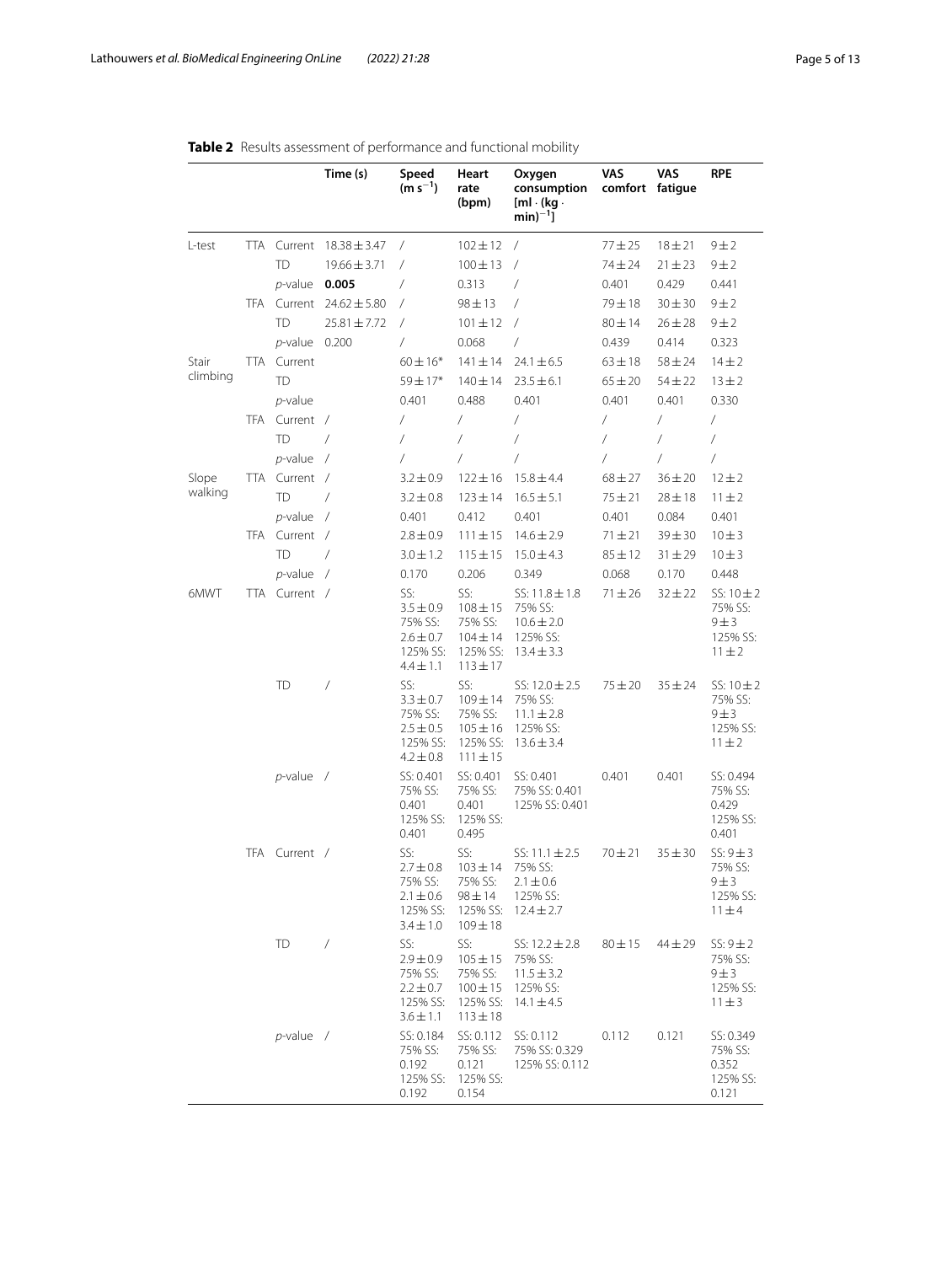|       |            |                  | Time (s)                    | Speed<br>$(m s^{-1})$ | Heart<br>rate<br>(bpm) | Oxygen<br>consumption<br>$[m] \cdot (kg \cdot$<br>$min)^{-1}$ ] | VAS<br>comfort fatigue | <b>VAS</b>  | <b>RPE</b> |
|-------|------------|------------------|-----------------------------|-----------------------|------------------------|-----------------------------------------------------------------|------------------------|-------------|------------|
| 3mBWT |            |                  | TTA Current $4.42 \pm 1.36$ |                       | $106 \pm 16$ /         |                                                                 | $62 + 28$              | $20 + 20$   | $9 + 2$    |
|       |            | TD               | $4.98 + 1.48$               |                       | $105 \pm 15$ /         |                                                                 | $73 + 23$              | $21 \pm 22$ | $9 + 2$    |
|       |            | $p$ -value 0.005 |                             |                       | 0.429                  | $\prime$                                                        | 0.200                  | 0.429       | 0.317      |
|       | <b>TFA</b> |                  | Current $7.04 + 3.32$       |                       | $97 \pm 12$            | $\sqrt{2}$                                                      | $72 + 21$              | $24 \pm 28$ | $8\pm2$    |
|       |            | TD               | $7.27 + 3.73$               |                       | $100 \pm 12$ /         |                                                                 | $80 + 21$              | $74 + 78$   | $8 + 3$    |
|       |            | $p$ -value 0.349 |                             |                       | 0.112                  |                                                                 | 0.117                  | 0.329       | 0.414      |

## **Table 2** (continued)

Mean $\pm$  SD (unless mentioned otherwise)

\* (spm): steps per minute; /: not applicable

VAS: visual analogue scale; RPE: rating of perceived exertion; Stair climbing: 2 min of stair climbing; Slope walking: 2 min of inclined treadmill walking at 10%; 3mBWT: 3-m Backward Walk test; 6MWT: 6 min of treadmill walking at 3 diferent speeds in consecutive blocks of 2 min; Current: participants' current prosthesis; TD: Talaris Demonstrator; SS: self-selected speed; TTA: participant with a unilateral transtibial amputation; TFA: participant with a unilateral transfemoral amputation

# **Discussion**

This study aimed at evaluating the TD during daily activities by means of performance-related, physiological, and subjective outcome measures in accordance with the recently published guidelines on prosthetic evaluation [[37](#page-12-8)]. Our results indicated that participants with a TTA were faster with their current prosthesis compared to the TD on the L-test and 3mBWT. Furthermore, our results revealed no signifcant diferences regarding heart rate, oxygen consumption, comfort, perceived exertion, and fatigue in people with a TTA. Yet, we detected a tendency towards a signifcantly higher level of fatigue during slope walking with the participants' current device compared to the TD. In addition, despite no diferences in comfort being found, it must be noted that comfort was frequently rated higher with the TD compared to the participants' current device. This could be explained by the more natural feel of the TD's roll-over due to its design. In participants with a TFA, we observed a tendency towards a higher heart rate during the L-test and increased comfort during slope walking and 6 min walking with the TD compared to the participants' current prosthetic device.

De Pauw et al. found that people with a TTA during treadmill level walking had a selfselected walking speed of  $4.1 \pm 1.2$  km/h, a slow speed of  $3.1 \pm 0.9$  km h<sup>-1</sup> and a fast speed of  $5.1 \pm 1.5$  km h<sup>-1</sup> [[32\]](#page-12-5). In people with a TFA these values were  $2.8 \pm 0.9$  km h<sup>-1</sup>,  $2.2 \pm 0.7$  km h<sup>-1</sup> and  $3.5 \pm 1.2$  km h<sup>-1</sup> respectively [\[32\]](#page-12-5). The walking speeds in our study remain within the lower bound of the standard deviations of the values of De Pauw et al. and therefore can be assumed similar. Regarding oxygen consumption, heart rate and rating of perceived exertion, the same conclusion can be drawn [\[32](#page-12-5)]. To the best of our knowledge there are currently no studies available on walking speed, heart rate, and oxygen consumption during 2 min slope walking and 2 min of stair climbing. Furthermore, the reference values for performing the L-test amount  $29.5 \pm 12.8$  s in people with a TTA and  $41.7 \pm 16.8$  s in people with a TFA [[38](#page-12-9)]. In our studies people with a TTA and TFA were faster (mean difference:  $\pm 10.5$  and 16.7 s, respectively).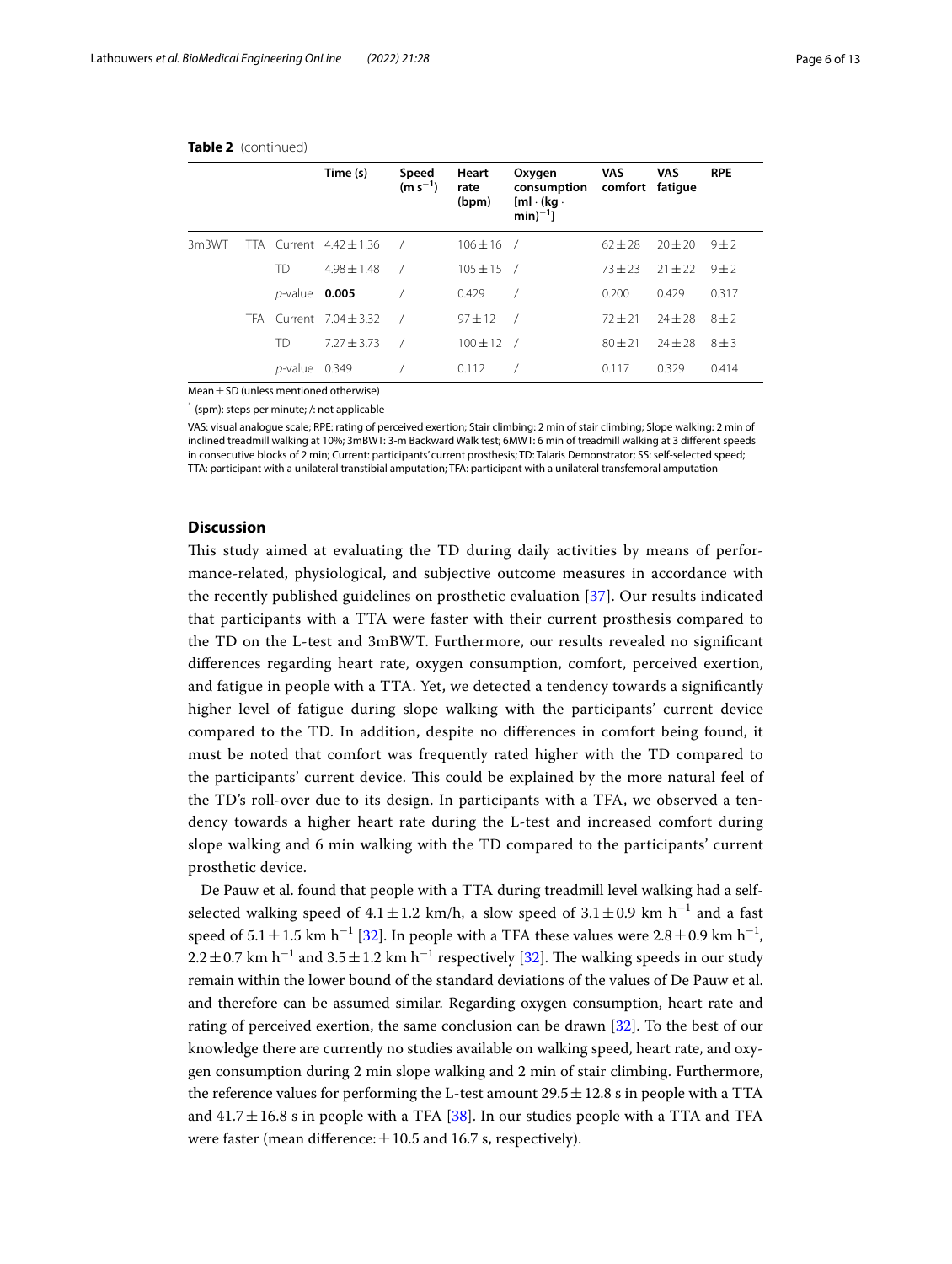The significant difference between the current prosthesis and the TD in time required to complete the L-test and 3mBWT is not deemed clinically relevant as the minimal detectable change for the L-test varies between 2.15 and 3.19 s depending on the cause of amputation and as the minimal detectable change for the 3mBWT ranges between 1.52 and 2.94 s depending on the population [\[33](#page-12-6), [39](#page-12-10)[–41](#page-12-11)]. However, it should be noted that 3mBWT has not yet been validated for people with a limb amputation. The test has been validated originally to identify older adults at risk of falling [[42](#page-12-12)]. It was found that older adults who completed the test in less than 3 s were unlikely to report falling, while those who needed more than 4.50 s were most likely to report falling. Since both older adults and people with a lower limb amputation share a high risk of falling, we opted to implement this test in our protocol  $[18]$  $[18]$  $[18]$ . We found that people with a TTA needed on average  $4.70 \pm 1.44$  s to complete the 3mBWT and people with a TFA needed  $7.15 \pm 3.47$  s. Further research validating this test is required to contextualise our results.

Our results generally revealed no discernible diferences between the participants' current prosthesis and the TD. Tis can be attributed to the fact that participants were not provided with a one-month familiarization period to get accustomed to the TD [\[43](#page-12-13)]. Only one prototype was built for testing for fnancial and practical reasons. As such, it was impossible to provide participants with a prosthesis to try out over several weeks. They were allowed approximately  $1$  h to get acquainted with the prototype, yet this is insufficient to detect true differences in performance  $[43]$  $[43]$ . Nevertheless, we observed a tendency towards an instantaneously increment in comfort and decrease in fatigue while walking with the TD compared to the current prosthetic device. This implies that participants might beneft from the TD due to its articulated ankle joint providing fexibility. Furthermore, on average, both participants with a TTA a TFA scored the usability of the TD at 82 out of 100. Tis score indicates that the device, despite no familiarisation, is rated above average in terms of user convenience and that there is a high probability that participants will recommend the device to other peers [[44\]](#page-12-14).

Our study had several limitations. We faced a lot of missing data due to the diferences in accommodation among the test facilities. Tis resulted in 2 participants with TFA being unable to perform the 2-min incline walking, 10 participants with TTA being unable to perform the 2-min stair climbing, and 3 participants with TTA unable to perform 2 min of slope walking. However, the missing data does not outweigh the number of patients we could reach by performing tests in this manner, as fnding participants within this population is a challenging task. In addition, we encountered practical issues with the oxygen measuring device, as there was a mismatch between the diferent user pieces. According to respiratory ventilation (L min $^{-1}$ ), the VO2 master is equipped with three different sizes of user pieces. Size R can measure values between 3 and 50 L  $\mathrm{min}^{-1}$ , size M between 15 and 180 L min<sup>−1</sup>, and size L between 25 and 250 L min<sup>−1</sup>. During a strenuous physical task such as climbing stairs, some participants' oxygen consumption was too high for mouthpiece R, and hence no data could be rendered. A combined R and M mouthpiece could solve this bottleneck, as the instrument is easy to handle, portable, reasonably accurate, and features a brief calibration period [\[45](#page-12-15)]. Table [4](#page-10-0) in Appendix summarises the number of cases analysed per variable.

Secondly, based on the current results of this study, it might have been better to make a sample size calculation to allow for a non-inferiority analysis rather than an analysis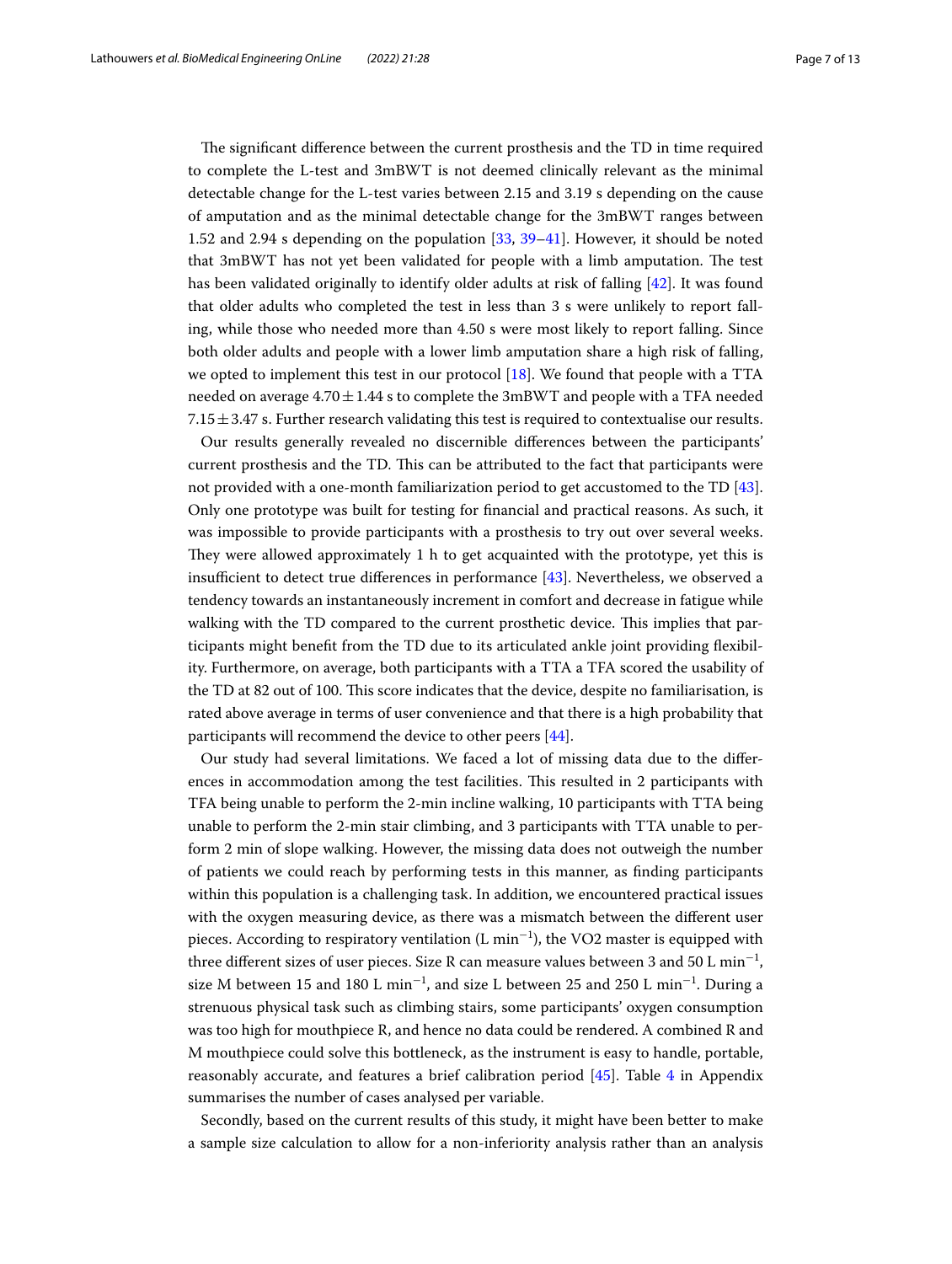aiming at pointing out a difference. This would have enabled us to make a statement about whether the TD is rated equally well as the individuals' current prosthesis. For this study, we estimated the required sample size based on a standard medium efect size of  $d=0.5$  as studies reporting effect sizes on functional tests evaluating different prostheses are scarce. A total of 28 participants were required to achieve a power of 80% with a level of signifcance set at 0.05. We did not report any efect size because we found any clinically meaningful diferences between the individuals' current prosthesis and the TD.

A fnal limitation is that the spring of the TD device was not tailored to the participant's body mass nor size due to time constraints and the design of the prototype itself, possibly afecting performance, fatigue, and comfort.

# **Conclusion**

This study contributes to a possible beneficial effect of the passive TD for participants with a lower limb amputation due to its fexibility as a tendency towards an instantaneously increment in comfort and decrease in fatigue was found during slope walking compared to the current prosthetic device. Future scope, including biomechanical measures, allowing adequate familiarisation periods and unravelling both acute and more prolonged adaptations, needs to be conducted to evaluate the TD more thoroughly.

# **Methods**

Participants with a unilateral transfemoral and transtibial amputation (TFA and TTA, respectively) were recruited through contacting rehabilitation centres and orthopaedic departments of hospitals in Belgium, and through social media between March and August 2021. All participants (aged 25–75 years) completed their rehabilitation and had a Medicare Functional Classifcation level K2-4. Adults with a bilateral, a trans-articular knee or hip, or additional upper limb amputation, were excluded as well as participants with neurological disorders or with stump pains and wounds. All participants provided their written consent after being written and verbally informed regarding the study protocol. The study was executed in compliance with the Declaration of Helsinki  $[46]$  $[46]$  and was approved by the medical Ethics Committee of the University Hospital of the Vrije Universiteit Brussel (B.U.N. 143201526629) and by the Federal Agencies for Medicines and Health Products (FAGG/80M0860).

Participants visited one of the test sites according to their residence: Axiles Bionics (Brussels), Revarte (Antwerp), University Hospital (UGhent) or Matton Orthopaedics (Bruges or Ghent). On arrival, an anamnesis was performed, biometric measurements were collected and the EuroQol-5D questionnaire, measuring quality of life, was completed  $[47, 48]$  $[47, 48]$  $[47, 48]$  $[47, 48]$ . The participants completed an experimental protocol assessing performance and functional mobility. It comprised the L-test (ICC>0.96) [\[38](#page-12-9)] followed by 2 min of stair climbing [\[49](#page-12-19)], 2 min of inclined treadmill walking at 10% [[49\]](#page-12-19), 6 min of treadmill walking in consecutive blocks of 2 min and at last, a 3-m Backward Walk test (3mBWT, ICC>0.94) [\[39\]](#page-12-10). Both the L-test and 3mBWT were performed 3 times. Between diferent trials of the L-test and 3mBWT, a 30-s pause was provided and between each task a 60-s pause was included. Regarding the consecutive blocks of 2 min during the 6 min treadmill walking, those consisted of walking at self-selected  $(SS)$  speed, at 75% of the SS speed and at 125% of the SS speed [[3\]](#page-11-2). The protocol was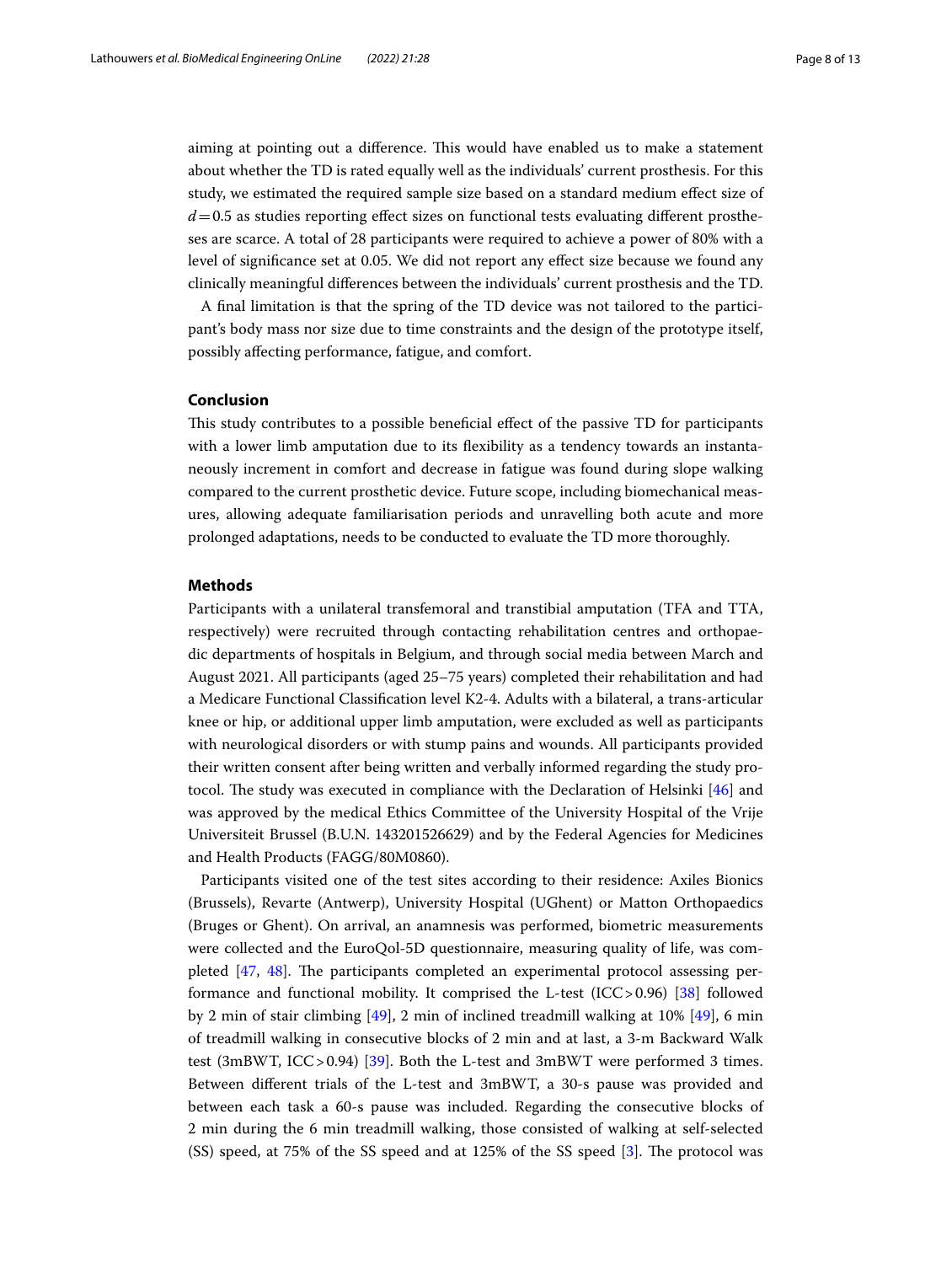completed with both the individuals' current prosthesis and the TD, in a randomized order, to enable comparison. Both devices were ftted to the individuals' preference of which the TD was ftted by adjusting the length of the pylon and pyramid connector and by customizing the amount of rigidity. After completing the protocol with the TD, the user-friendliness of the device was questioned by means of the system usability scale [[50\]](#page-12-20).

Oxygen uptake  $(VO_2, ml·kg^{-1}·min^{-1})$  was measured by means of a portable ergospirometer (VM Pro, VO<sub>2</sub> Master Health Sensors Inc., Canada) (typical error for absolute  $\text{VO}_2$ <0.3L·min<sup>-1</sup>) [\[45](#page-12-15)]. Data was transmitted in real-time to the VO2master's mobile application (VO2 Master Manager). Heart rate (beats per minute) was measured continuously by means of a chest strap (Cyclus2, RBM elektronik-automation GmbH, Germany) and was also transmitted in real-time to the same application. The VM Pro Analyzer was calibrated according to the manufacturer's guidelines before each test after which baseline measurements were collected (i.e. heart rate, oxygen uptake, and level of comfort and fatigue by means of visual analogue scales (VAS comfort & VAS fatigue, respectively)) [\[51\]](#page-12-21). Heart rate was measured during each task and oxygen uptake was collected on all tasks except for the L-test and 3mBWT since these two tests are too short to obtain reliable data on oxygen uptake [[52\]](#page-12-22). Time was recorded on the L-test and 3mBWT, and the rating of perceived exertion [[53](#page-12-23)], fatigue and comfort were assessed after each task.

## **Data processing and statistical analysis**

The collected data were imported to excel. On all tasks excluding the L-test and 3mBWT, heart rate data and oxygen consumption were averaged over de last 10 s of the measurements. Once data was processed, the excel fle was imported in IBM SPSS Statistics, version 27 (IBM Corp., Armonk, N.Y., USA) for statistical analysis. Shapiro–Wilk tests were applied to access normality. If normality was assumed, a paired sample t-test was applied. If normality was not assumed, the non-parametric Wilcoxon Signed-rank test was performed. Benjamini–Hochberg corrections were applied to control for multiple comparisons with a level of significance set at  $\alpha$  = 0.05.

# **Appendix**

See Tables [3](#page-9-0) and [4](#page-10-0).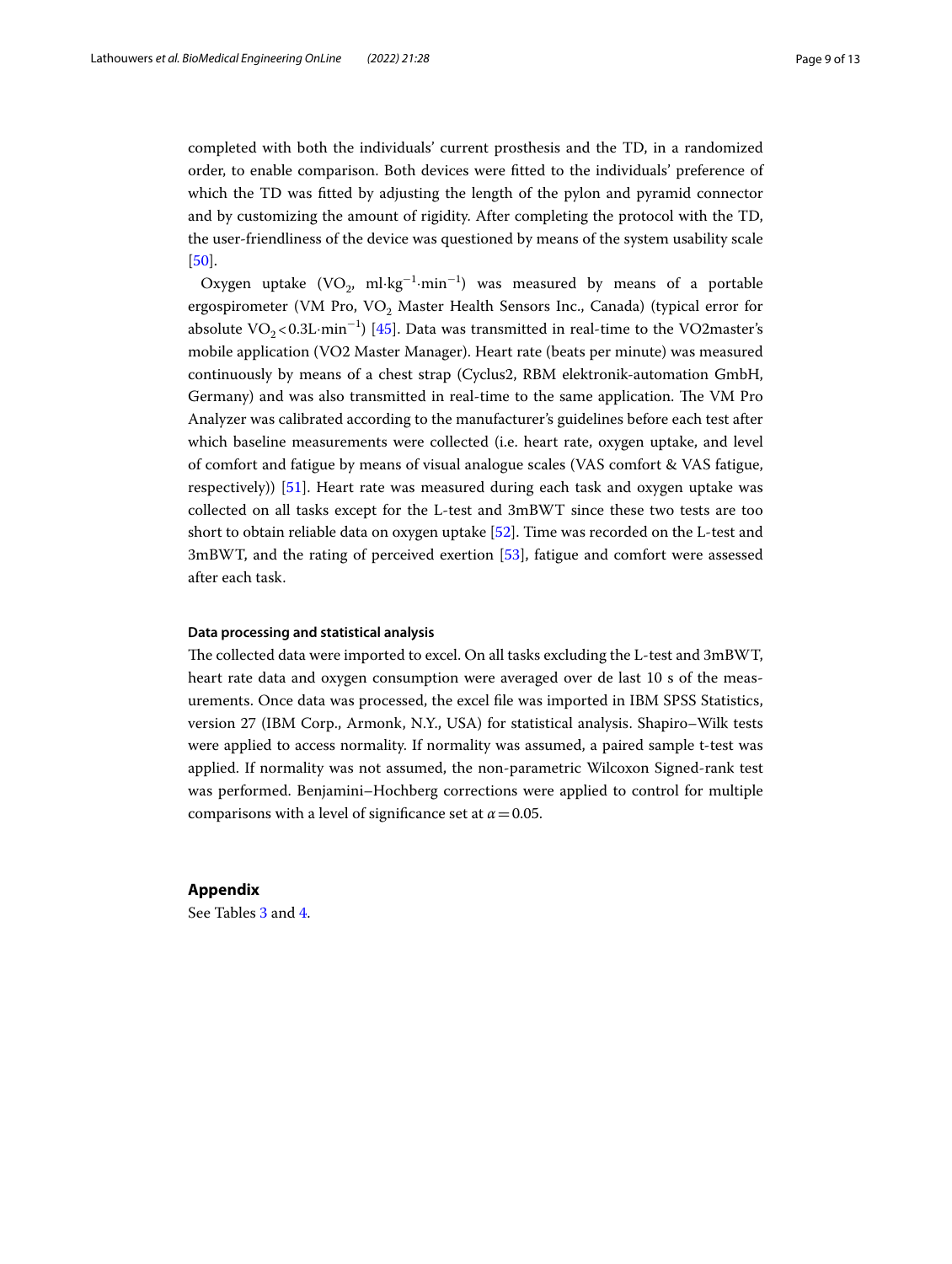| Participant    | Level of amputation | Ankle-foot prosthesis         | Knee prosthesis    |  |  |
|----------------|---------------------|-------------------------------|--------------------|--|--|
| $\mathbf{1}$   | <b>TFA</b>          | Flex-Foot Assure®             | OTTOBOCK 3R106     |  |  |
| $\overline{2}$ | <b>TTA</b>          | OTTOBOCK Trias                |                    |  |  |
| 3              | <b>TTA</b>          | Pro-Flex® LP                  |                    |  |  |
| 4              | <b>TTA</b>          | RUSH Foot HiPro               |                    |  |  |
| 5              | <b>TTA</b>          | High profile pro-flex®        |                    |  |  |
| 6              | <b>TFA</b>          | Freedom Highlander®           | Freedom Plié® 3    |  |  |
| 7              | <b>TTA</b>          | OTTOBOCK Triton               |                    |  |  |
| 8              | <b>TTA</b>          | OTTOBOCK Taleo Harmony        |                    |  |  |
| 9              | <b>TTA</b>          | Proprio Foot®                 |                    |  |  |
| 10             | <b>TTA</b>          | OTTOBOCK Triton HD            |                    |  |  |
| 11             | <b>TFA</b>          | OTTOBOCK Trias                | OTTOBOCK Genium    |  |  |
| 12             | <b>TTA</b>          | Pro-Flex Pivot®               |                    |  |  |
| 13             | <b>TTA</b>          | Re-Flex Shock TM              |                    |  |  |
| 14             | <b>TTA</b>          | Pro-Flex® XC                  |                    |  |  |
| 15             | <b>TTA</b>          | Vari-Flex®                    |                    |  |  |
| 16             | <b>TFA</b>          | OTTOBOCK Taleo LP             | OTTOBOCK Genium    |  |  |
| 17             | <b>TTA</b>          | Pro-Flex® XC                  |                    |  |  |
| 18             | <b>TFA</b>          | Pro-Flex® LP Align            | OTTOBOCK 3R106-Pro |  |  |
| 19             | <b>TFA</b>          | Pro-Flex® LP                  | OTTOBOCK 3R106-Pro |  |  |
| 20             | <b>TTA</b>          | Pro-Flex® LP Align            |                    |  |  |
| 21             | <b>TTA</b>          | RUSH Foot HiPro               |                    |  |  |
| 22             | <b>TTA</b>          | RUSH Foot HiPro               |                    |  |  |
| 23             | <b>TTA</b>          | Pro-Flex® LP                  |                    |  |  |
| 24             | <b>TTA</b>          | OTTOBOCK Triton 1C61          |                    |  |  |
| 25             | <b>TTA</b>          | Vari-Flex®                    |                    |  |  |
| 26             | <b>TFA</b>          | OTTOBOCK Trias                | OTTOBOCK 3F8O      |  |  |
| 27             | <b>TFA</b>          | Pro-Flex® Pivot               | Rheo Knee® XC      |  |  |
| 28             | <b>TFA</b>          | Vari-Flex®                    | OTTOBOCK 3R60      |  |  |
| 29             | <b>TTA</b>          | Vari-Flex®                    |                    |  |  |
| 30             | <b>TTA</b>          | Pro-Flex® Pivot               |                    |  |  |
| 31             | <b>TFA</b>          | Pro-Flex® LP                  | Rheo Knee® XC      |  |  |
| 32             | <b>TFA</b>          | Pro-Flex® LP Torsion          | Rheo Knee® XC      |  |  |
| 33             | <b>TTA</b>          | Flex-Foot Assure <sup>®</sup> |                    |  |  |
| 34             | <b>TFA</b>          | OTTOBOCK Meridium             | OTTOBOCK X3        |  |  |
| 35             | <b>TFA</b>          | Flex-Foot Assure <sup>®</sup> | Total Knee® 2000   |  |  |
| 36             | TTA                 | Pro-Flex® LP Torsion          |                    |  |  |
| 37             | <b>TFA</b>          | OTTOBOCK Taleo                | OTTOBOCK C-leg     |  |  |
| 38             | <b>TTA</b>          | Pro-Flex® LP Align            |                    |  |  |
| 39             | <b>TTA</b>          | OTTOBOCK Meridium             |                    |  |  |
| 40             | <b>TTA</b>          | OTTOBOCK Taleo                |                    |  |  |
| 41             | <b>TTA</b>          | OTTOBOCK Triton 1C61          |                    |  |  |
| 42             | <b>TTA</b>          | Pro-Flex® XC                  |                    |  |  |
|                |                     |                               |                    |  |  |

# <span id="page-9-0"></span>**Table 3** Individuals' current prosthesis

TTA: participant with a unilateral transtibial amputation; TFA: participant with a unilateral transfemoral amputation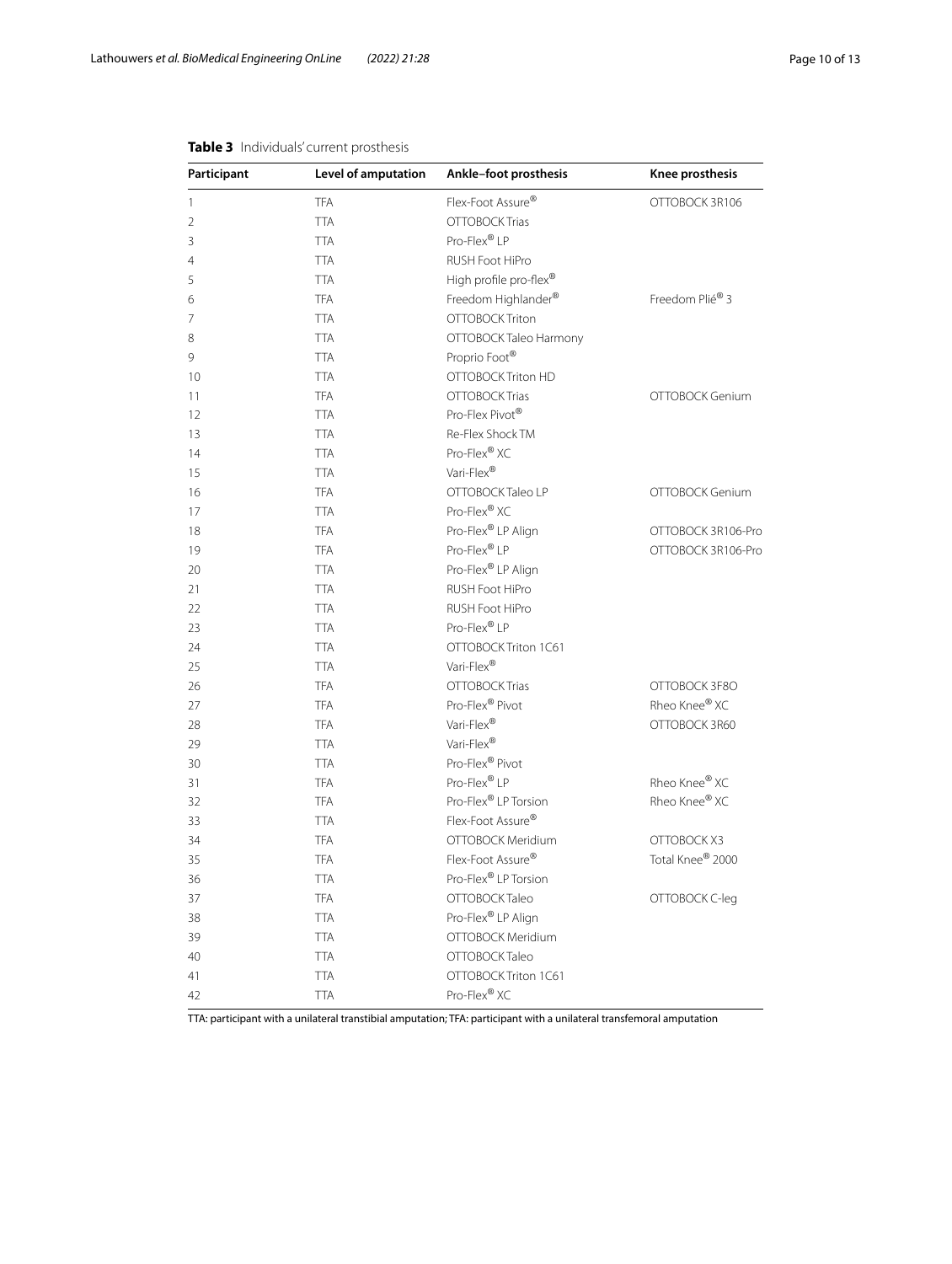|          |            |                    | <b>Time</b> | Speed                                                       | Heart<br>rate                                               | Oxygen<br>consumption                                       | <b>VAS</b><br>comfort | <b>VAS</b><br>fatigue | <b>RPE</b>                                                  |
|----------|------------|--------------------|-------------|-------------------------------------------------------------|-------------------------------------------------------------|-------------------------------------------------------------|-----------------------|-----------------------|-------------------------------------------------------------|
| L-test   | TTA        | Current $N=28$     |             | $N = 28$                                                    | $N = 28$                                                    | $N = 28$                                                    | $N = 28$              | $N = 28$              | $N = 28$                                                    |
|          |            | <b>TD</b>          | $N = 28$    | $N = 28$                                                    | $N = 28$                                                    | $N = 28$                                                    | $N = 28$              | $N = 28$              | $N = 28$                                                    |
|          | <b>TFA</b> | Current $N=14$     |             | $N = 14$                                                    | $N = 14$                                                    | $N = 14$                                                    | $N = 14$              | $N = 14$              | $N = 14$                                                    |
|          |            | <b>TD</b>          | $N = 14$    | $N = 14$                                                    | $N = 14$                                                    | $N = 14$                                                    | $N = 14$              | $N = 14$              | $N = 14$                                                    |
| Stair    | <b>TTA</b> | Current /          |             | $N = 18$                                                    | $N=18$                                                      | $N = 16$                                                    | $N = 18$              | $N=18$                | $N = 18$                                                    |
| climbing |            | <b>TD</b>          | $\prime$    | $N = 18$                                                    | $N = 18$                                                    | $N = 17$                                                    | $N = 18$              | $N=18$                | $N = 18$                                                    |
|          | <b>TFA</b> | Current            | $\sqrt{2}$  | 7                                                           | $\sqrt{2}$                                                  | $\sqrt{2}$                                                  | $\sqrt{2}$            | $\sqrt{2}$            | $\sqrt{2}$                                                  |
|          |            | <b>TD</b>          | $\sqrt{2}$  | $\sqrt{2}$                                                  | $\prime$                                                    | 7                                                           | $\sqrt{2}$            | $\prime$              | $\sqrt{2}$                                                  |
| Slope    |            | TTA Current        | $\sqrt{ }$  | $N = 12$                                                    | $N = 12$                                                    | $N = 12$                                                    | $N = 12$              | $N = 12$              | $N = 12$                                                    |
| walking  |            | <b>TD</b>          | $\sqrt{2}$  | $N = 12$                                                    | $N = 12$                                                    | $N = 12$                                                    | $N = 12$              | $N=12$                | $N = 12$                                                    |
|          | <b>TFA</b> | Current            | $\prime$    | $N = 25$                                                    | $N = 25$                                                    | $N = 24$                                                    | $N = 25$              | $N = 25$              | $N = 25$                                                    |
|          |            | <b>TD</b>          | $\prime$    | $N = 25$                                                    | $N = 25$                                                    | $N = 24$                                                    | $N = 25$              | $N = 25$              | $N = 25$                                                    |
| 6MWT     | <b>TTA</b> | Current /          |             | $SS: N = 28$<br>75% SS:<br>$N = 27$<br>125% SS:<br>$N = 27$ | $SS: N = 28$<br>75% SS:<br>$N = 27$<br>125% SS:<br>$N = 27$ | SS: $N = 27$<br>75% SS: $N = 24$<br>125% SS:<br>$N = 25$    | $N = 28$              | $N = 28$              | $SS: N = 28$<br>75% SS:<br>$N = 27$<br>125% SS:<br>$N = 27$ |
|          |            | TD                 | $\sqrt{2}$  | $SS: N = 28$<br>75% SS:<br>$N = 27$<br>125% SS:<br>$N = 27$ | $SS: N = 28$<br>75% SS:<br>$N = 27$<br>125% SS:<br>$N = 27$ | $SS: N = 27$<br>75% SS: $N = 25$<br>125% SS:<br>$N = 26$    | $N = 28$              | $N = 28$              | $SS: N = 28$<br>75% SS:<br>$N = 27$<br>125% SS:<br>$N = 27$ |
|          |            | TFA Current /      |             | $SS: N = 14$<br>75% SS:<br>$N = 14$<br>125% SS:<br>$N = 14$ | $SS: N = 14$<br>75% SS:<br>$N = 14$<br>125% SS:<br>$N = 14$ | $SS: N = 14$<br>75% SS: $N = 14$<br>125% SS:<br>$N = 14$    | $N = 14$              | $N = 14$              | $SS: N = 14$<br>75% SS:<br>$N = 14$<br>125% SS:<br>$N = 14$ |
|          |            | <b>TD</b>          | $\sqrt{2}$  | $SS: N = 14$<br>75% SS:<br>$N = 14$<br>125% SS:<br>$N = 14$ | $SS: N = 14$<br>75% SS:<br>$N = 14$<br>125% SS:<br>$N = 14$ | $SS: N = 13$<br>$75\%$ SS: $N = 13$<br>125% SS:<br>$N = 13$ | $N = 14$              | $N = 14$              | $SS: N = 14$<br>75% SS:<br>$N = 14$<br>125% SS:<br>$N = 14$ |
| 3mBWT    |            | TTA Current $N=28$ |             | $N = 28$                                                    | $N = 28$                                                    | $N = 28$                                                    | $N = 28$              | $N = 28$              | $N = 28$                                                    |
|          |            | <b>TD</b>          | $N = 28$    | $N = 28$                                                    | $N = 28$                                                    | $N = 28$                                                    | $N = 28$              | $N = 28$              | $N = 28$                                                    |
|          | <b>TFA</b> | Current $N=14$     |             | $N = 14$                                                    | $N = 14$                                                    | $N = 14$                                                    | $N = 14$              | $N = 14$              | $N = 14$                                                    |
|          |            | <b>TD</b>          |             | $N = 14$ $N = 14$                                           | $N = 14$                                                    | $N = 14$                                                    | $N = 14$              | $N = 14$              | $N = 14$                                                    |

# <span id="page-10-0"></span>**Table 4** Number of cases analysed per outcome variable

Total sample size amounted 28 participants with a TTA and 14 participants with a TFA

VAS: visual analogue scale; RPE: rate of perceived exertion; Stair climbing: 2 min of stair climbing; Slope walking: 2 min of inclined treadmill walking at 10%; 3mBWT: 3-m Backward Walk test; 6MWT: 6 min of treadmill walking at 3 diferent speeds in consecutive blocks of 2 min; Current: participants' current prosthesis; TD: Talaris Demonstrator; SS: self-selected speed; TTA: participant with a unilateral transtibial amputation; TFA: participant with a unilateral transfemoral amputation

### **Abbreviations**

TTA: Individual with a unilateral transtibial amputation; TFA: Individual with a unilateral transfemoral amputation; TD: Talaris Demonstrator; VAS: Visual analogue scale; RPE: Rating of perceived exertion; 3mBWT: 3-m Backward Walk test; SS: Self-selected speed; VO<sub>2</sub>: Oxygen uptake.

## **Author contributions**

EL drafted the work. EL, MAD, RM and KDP contributed substantially to the conceptualisation of the work. EL, MAD and KDP contributed substantially to the design of the work. EL and TA contributed substantially to the acquisition of the work. EL, MAD and TA contributed substantially to the data analysis and data interpretation of the work. All authors revised the work critically for important intellectual content. All authors read and approved the fnal manuscript.

# **Funding**

This study is funded by the Innoviris project Talaris and is part of the SRP17 Exercise and the Brain in Health & Disease: The Added Value of Human-Centered Robotics.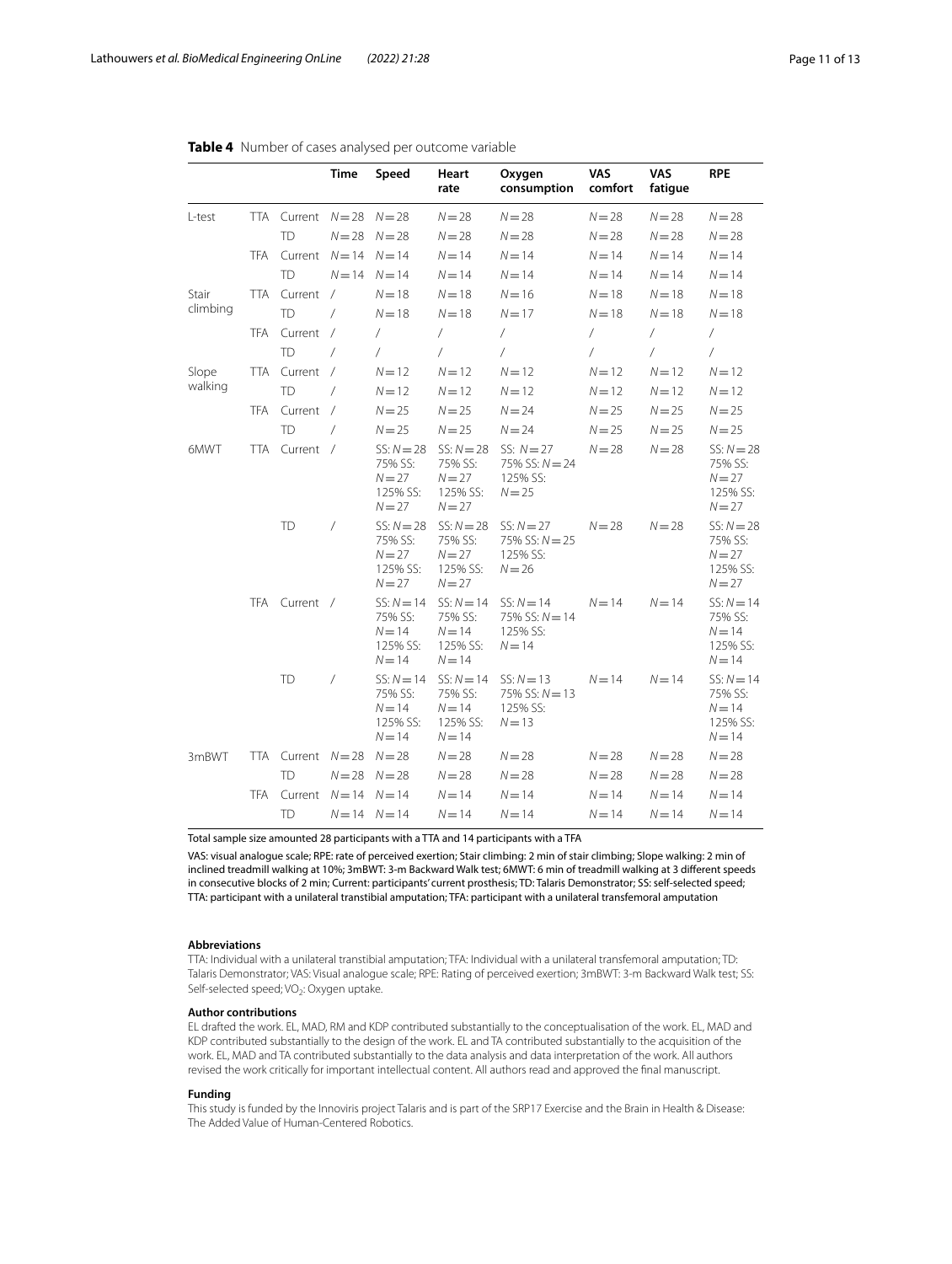## **Availability of data and materials**

The authors declare that all data supporting the fndings of this study are available within this article.

## **Declarations**

## **Ethics approval and consent to participate**

All participants provided their written consent after being written and verbally informed regarding the study protocol. The study was approved by the medical Ethics Committee of the University Hospital of the Vrije Universiteit Brussel (B.U.N. 143201526629) and by the Federal Agencies for Medicines and Health Products.

#### **Consent for publication**

# Not applicable.

#### **Competing interests**

The authors declare that they have no competing interests.

## **Author details**

<sup>1</sup> Human Physiology and Sports Physiotherapy Research Group, Vrije Universiteit Brussel, 1050 Brussels, Belgium. <sup>2</sup>Brussels Human Robotics Research Center (BruBotics), Vrije Universiteit Brussel, 1050 Brussels, Belgium.

Received: 17 January 2022 Accepted: 8 April 2022 Published online: 27 April 2022

### **References**

- <span id="page-11-0"></span>1. Stevens PM, Rheinstein J, Wurdeman SR. Prosthetic foot selection for individuals with lower-limb amputation: a clinical practice guideline. J Prosthet Orthot. 2018;30(4):175–80.
- <span id="page-11-1"></span>2. Versluys R, Beyl P, Van Damme M, Desomer A, Van Ham R, Lefeber D. Prosthetic feet: state-of-the-art review and the importance of mimicking human ankle-foot biomechanics. Disabil Rehabil Assist Technol. 2009;4(2):65–75.
- <span id="page-11-2"></span>De Pauw K, Serrien B, Baeyens JP, Cherelle P, De Bock S, Ghillebert J, et al. Prosthetic gait of unilateral lower-limb amputees with current and novel prostheses: a pilot study. Clin Biomech. 2020;71:59–67.
- <span id="page-11-3"></span>4. Windrich M, Grimmer M, Christ O, Rinderknecht S, Beckerle P. Active lower limb prosthetics: a systematic review of design issues and solutions. Biomed Eng Online. 2016;15(3):140.
- <span id="page-11-4"></span>5. Schlafy M, Reed KB. Novel passive ankle-foot prosthesis mimics able-bodied ankle angles and ground reaction forces. Clin Biomech. 2020;72:202–10.
- <span id="page-11-5"></span>6. Au SK, Weber J, Herr H. Powered ankle–foot prosthesis improves walking metabolic economy. IEEE Trans Rob. 2009;25(1):51–66.
- <span id="page-11-6"></span>7. Winter DA, Sienko SE. Biomechanics of below-knee amputee gait. J Biomech. 1988;21(5):361–7.
- <span id="page-11-7"></span>8. Su PF, Gard SA, Lipschutz RD, Kuiken TA. Diferences in gait characteristics between persons with bilateral transtibial amputations, due to peripheral vascular disease and trauma, and able-bodied ambulators. Arch Phys Med Rehabil. 2008;89(7):1386–94.
- 9. Pickle NT, Grabowski AM, Jefers JR, Silverman AK. The functional roles of muscles, passive prostheses, and powered prostheses during sloped walking in people with a transtibial amputation. J Biomech Eng. 2017;139(11):1110051–11100511.
- <span id="page-11-8"></span>10. Russell Esposito E, Rábago CA, Wilken J. The infuence of traumatic transfemoral amputation on metabolic cost across walking speeds. Prosthet Orthot Int. 2017;42(2):214–22.
- <span id="page-11-9"></span>11. Cherelle P, Mathijssen G, Wang QN, Vanderborght B, Lefeber D. Advances in propulsive bionic feet and their actuation principles. Adv Mech Eng. 2014;6:984046.
- <span id="page-11-10"></span>12. Silverman AK, Fey NP, Portillo A, Walden JG, Bosker G, Neptune RR. Compensatory mechanisms in below-knee amputee gait in response to increasing steady-state walking speeds. Gait Posture. 2008;28(4):602–9.
- <span id="page-11-11"></span>13. Lechler K, Frossard B, Whelan L, Langlois D, Müller R, Kristjansson K. Motorized biomechatronic upper and lower limb prostheses-clinically relevant outcomes. Pm r. 2018;10(9 Suppl 2):S207–19.
- <span id="page-11-12"></span>14. Heitzmann DWW, Salami F, De Asha AR, Block J, Putz C, Wolf SI, et al. Benefts of an increased prosthetic ankle range of motion for individuals with a trans-tibial amputation walking with a new prosthetic foot. Gait Posture. 2018;64:174–80.
- <span id="page-11-13"></span>15. Lamers EP, Zelik KE, editors. Importance of prosthetic ankle range-of-motion for ascending and descending slopes. 40th Annual Meeting of the American Society of Biomechanics, Raleigh, NC, USA; 2016.
- <span id="page-11-14"></span>16. Esquenazi A. Gait analysis in lower-limb amputation and prosthetic rehabilitation. Phys Med Rehabil Clin N Am. 2014;25(1):153–67.
- <span id="page-11-15"></span>17. Wentink EC, Prinsen EC, Rietman JS, Veltink PH. Comparison of muscle activity patterns of transfemoral amputees and control subjects during walking. J Neuroeng Rehabil. 2013;10:87.
- <span id="page-11-16"></span>18. Steinberg N, Gottlieb A, Siev-Ner I, Plotnik M. Fall incidence and associated risk factors among people with a lower limb amputation during various stages of recovery—a systematic review. Disabil Rehabil. 2019;41(15):1778–87.
- 19. Barnett CT, Vanicek N, Polman RC. Temporal adaptations in generic and population-specifc quality of life and falls efcacy in men with recent lower-limb amputations. J Rehabil Res Dev. 2013;50(3):437–48.
- <span id="page-11-17"></span>20. Rodrigues FB, Andrade AO, Vieira MF. Efects of inclined surfaces on gait variability and stability in unilateral lower limb amputees. Med Biol Eng Comput. 2019;57(11):2337–46.
- <span id="page-11-18"></span>21. Gailey R, Allen K, Castles J, Kucharik J, Roeder M. Review of secondary physical conditions associated with lowerlimb amputation and long-term prosthesis use. J Rehabil Res Dev. 2008;45(1):15–29.